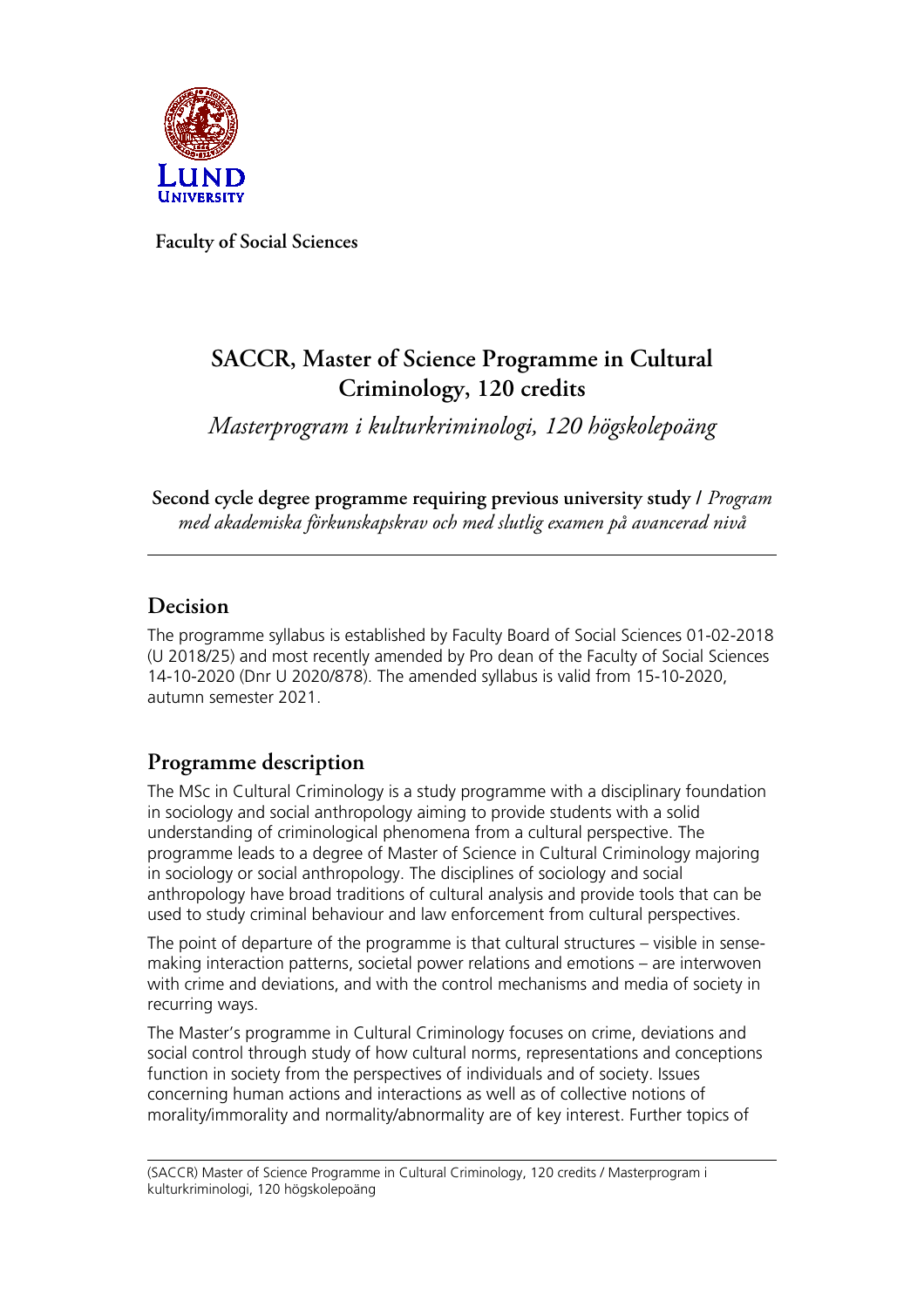study include which social phenomena are defined as deviant and how they are produced and reproduced. The common denominator of all topics studied is that they are related to issues of cultural criminology. The programme provides students with increased knowledge and understanding of the complexity of crime, deviations, social control and social problems.

The programme objective is to provide the students with tools to understand, analyse and practically manage criminological phenomena using knowledge of the underlying cultural factors of the phenomena. In addition to providing students with specialised theoretical and empirical knowledge based on previous research, the programme has a major emphasis on the students' development of methodological knowledge and skills. The students will gain insights into developments concerning the definition and reproduction of what is considered deviant and distinctive, and social control with regard to norms, legislation and judicial institutions at national and transnational levels. The impact of social control on the everyday life of citizens is emphasised in this context. The programme provides the students with tools to critically review, analyse and evaluate the interplay between theory and practice, and study deviant subcultures as well as societal control mechanisms. Further broadening and/or specialisation of the programme is made possible through elective courses and an internship course.

The programme prepares students for work with crime prevention and law enforcement at policy as well as practical levels, and with media activities concerned with deviant subcultures, criminal behaviour, crime and law enforcement. The programme can also lead to further study in third-cycle education.

#### **Goals**

#### **Knowledge and understanding**

For a Degree of Master (120 credits) the student shall

• demonstrate knowledge and understanding in the main field of study, including both broad knowledge of the field and a considerable degree of specialised knowledge in certain areas of the field as well as insight into current research and development work, and

• demonstrate specialised methodological knowledge in the main field of study. For a Degree of Master (60 credits) the student shall

- demonstrate knowledge and understanding in the main field of study, including both an overview of the field and specialised knowledge in certain areas of the field as well as insight into current research and development work, and
- demonstrate specialised methodological knowledge in the main field of study.

#### **Competence and skills**

For a Degree of Master (120 credits) the student shall

- demonstrate the ability to critically and systematically integrate knowledge and analyse, assess and deal with complex phenomena, issues and situations even with limited information
- demonstrate the ability to identify and formulate issues critically, autonomously and creatively as well as to plan and, using appropriate methods, undertake advanced tasks within predetermined time frames and so contribute to the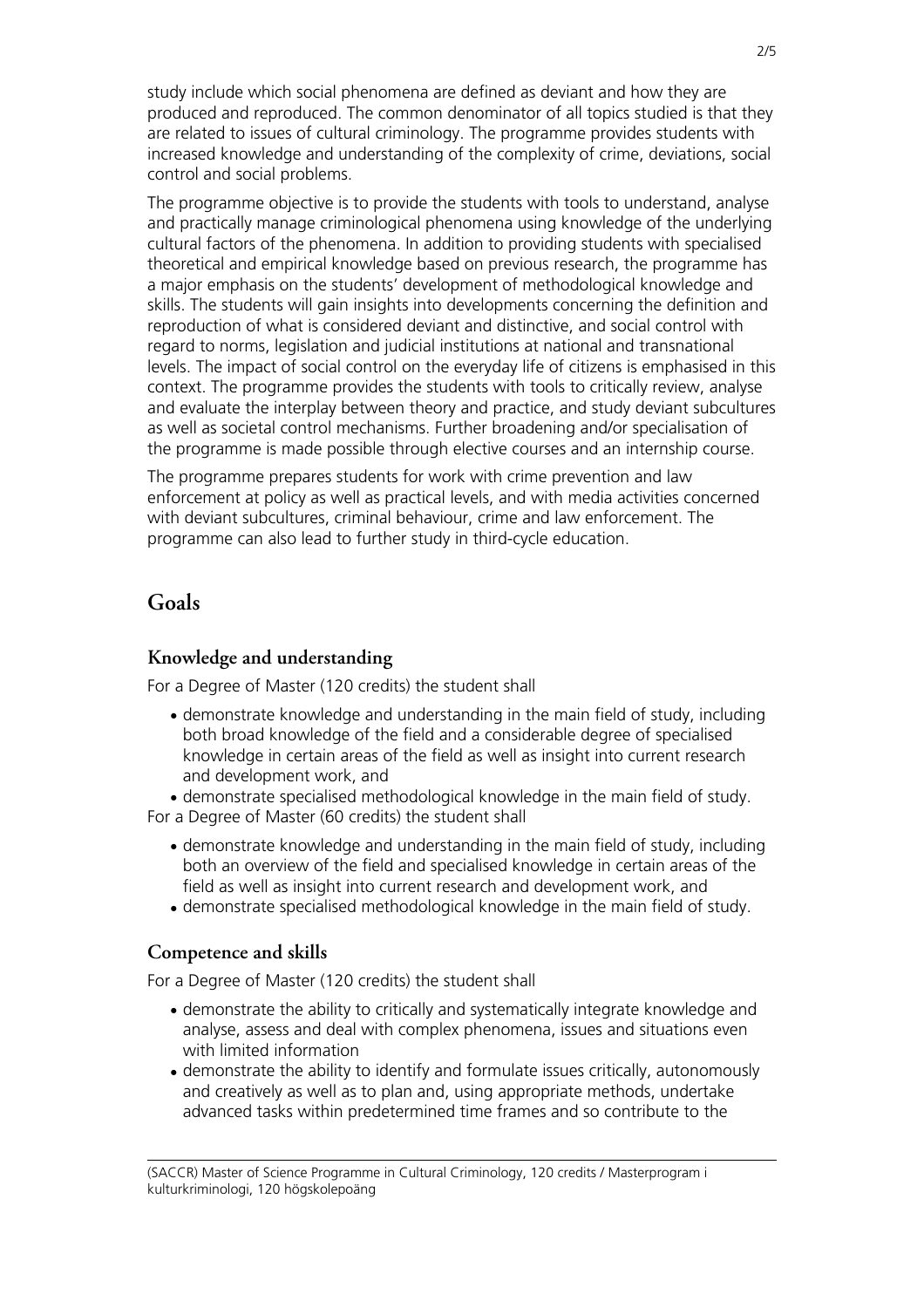formation of knowledge as well as the ability to evaluate this work

- demonstrate the ability in speech and writing both nationally and internationally to clearly report and discuss his or her conclusions and the knowledge and arguments on which they are based in dialogue with different audiences, and
- demonstrate the skills required for participation in research and development work or autonomous employment in some other qualified capacity.

For a Degree of Master (60 credits) the student shall

- demonstrate the ability to integrate knowledge and analyse, assess and deal with complex phenomena, issues and situations even with limited information
- demonstrate the ability to identify and formulate issues autonomously as well as to plan and, using appropriate methods, undertake advanced tasks within predetermined time frames
- demonstrate the ability in speech and writing to report clearly and discuss his or her conclusions and the knowledge and arguments on which they are based in dialogue with different audiences, and
- demonstrate the skills required for participation in research and development work or employment in some other qualified capacity.

#### **Judgement and approach**

For a Degree of Master (120 credits) the student shall

- demonstrate the ability to make assessments in the main field of study informed by relevant disciplinary, social and ethical issues and also to demonstrate awareness of ethical aspects of research and development work
- demonstrate insight into the possibilities and limitations of research, its role in society and the responsibility of the individual for how it is used, and
- demonstrate the ability to identify the personal need for further knowledge and take responsibility for his or her ongoing learning.

For a Degree of Master (60 credits) the student shall

- demonstrate the ability to make assessments in the main field of study informed by relevant disciplinary, social and ethical issues and also to demonstrate awareness of ethical aspects of research and development work
- demonstrate insight into the possibilities and limitations of research, its role in society and the responsibility of the individual for how it is used, and
- demonstrate the ability to identify the personal need for further knowledge and take responsibility for his or her ongoing Learning.

In addition to the learning outcomes specified in the Higher Education Ordinance, for a degree of Master (120 credits) in Cultural Criminology or a degree of Master (60 credits) in Cultural Criminology the student shall:

- demonstrate advanced and specialised knowledge of the use of cultural analysis within cultural criminology, and demonstrate the ability to understand the links between cultural structures and the conceptions and definitions of criminal behaviour, deviations and social control,
- demonstrate the ability to take a position on leading-edge research and to assess and critically interpret and discuss current and societally critical phenomena, issues and situations of cultural analysis, and
- demonstrate the ability in speech and writing to conduct development work, and organise and formulate strategies for general work concerned with crime prevention or related to crime.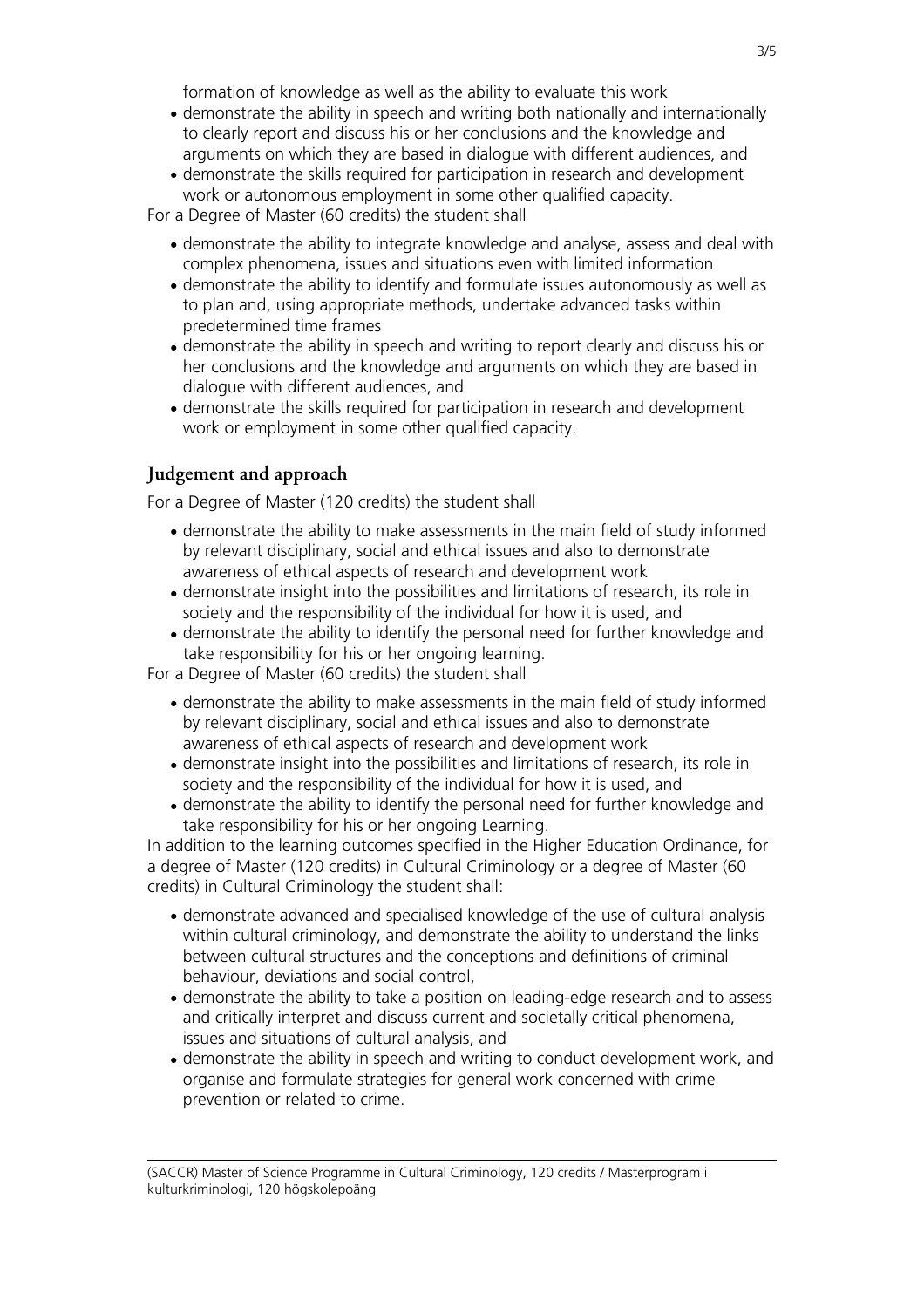### **Course information**

The MSc in Cultural Criminology is a cohesive programme of study comprising 120 credits. A degree of Master (120 credits) in Cultural Criminology majoring in sociology or social anthropology must include 30 credits in cultural criminology, 30 credits in research methods, 30 credits of elective courses of relevance to the programme, studies abroad or internship, and a degree project of 30 credits in the main field of the programme.

**Semester 1** starts with a course aiming to provide the basic elements of a cultural criminology approach: how crime and law enforcement, deviations and normality are negotiated in a dialectical relationship within different cultural contexts and with different implications.

On the second half of the semester the student choose between a course in ethnographic methods and a course on research methods in the social sciences, addressing both qualitative and quantitative methods.

**Semester 2** starts with a course in applied cultural criminology, preparing students for the degree project and future professional life.

On the second part of the semester the student choose among the courses in methods offered by Graduate School, or other equivalent course on advanced level, approved by the Director of Studies.

**Semester 3** is made up of elective courses of relevance to the programme, internship or studies abroad.

In **semester 4**, the students complete the programme by producing a degree project in their main field of study.

*Additional information in appendix Programme overview SACCR.*

## **Degree**

Degree titles

Degree of Master of Science (60 credits) in Cultural Criminology Major: Social Anthropology Major: Sociology *Filosofie magisterexamen i kulturkriminologi Huvudområde: Socialantropologi Huvudområde: Sociologi*

Degree of Master of Science (120 credits) in Cultural Criminology Major: Social Anthropology Major: Sociology *Filosofie masterexamen i kulturkriminologi Huvudområde: Socialantropologi Huvudområde: Sociologi*

To be awarded a degree of Master of Science (120 studies) for studies on the programme, the student must have passed the courses listed under "Course information" (or equivalent courses at another higher education institution).

The student can also obtain a degree of Master of Science (60 credits) in Cultural Criminology majoring in sociology or social anthropology after passing the following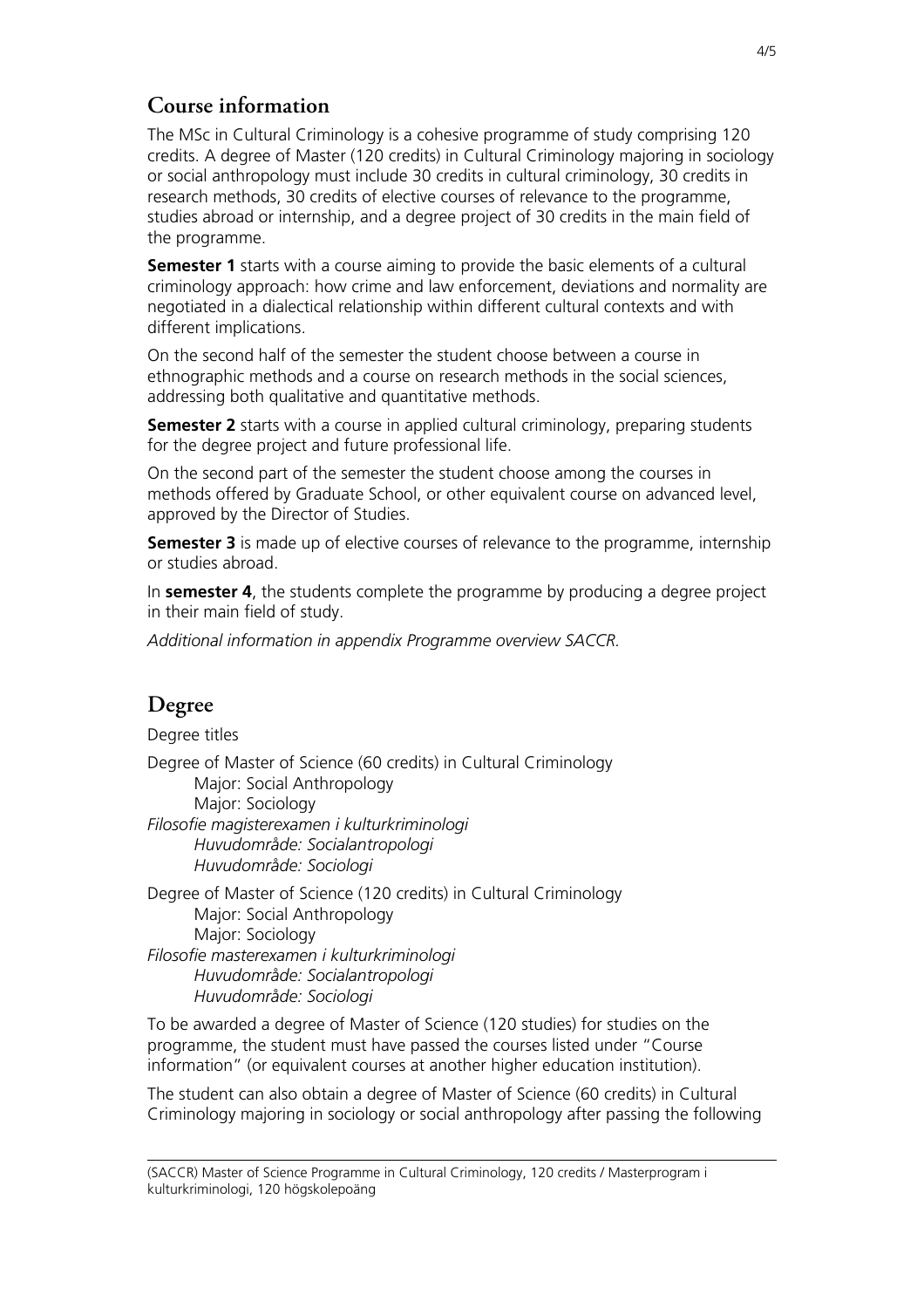courses:

- 1. Theories, Perspectives and Concepts of Cultural Criminology, 15 credits
- 2. Ethnography in the Social Science or Methods and Social Analysis, 15 credits
- 3. Applied Cultural Criminology Analysis, Organisation and Strategies, 15 credits
- 4. Master (One Year) Thesis in Sociology or Social Anthropology, 15 credits

### **Requirements and Selection method**

#### **Requirements**

To be eligible for the programme the applicant must have the equivalent of a Swedish Bachelor's degree with a major (i.e. at least 90 ECTS credits) in one of the following social sciences disciplines: Sociology, Social Anthropology or equivalent.

Oral and written proficiency in English corresponding to English 6/B from Swedish upper secondary school is a requirement. International qualifications will be assessed in accordance with national guidelines.

#### **Selection method**

The applicants estimated capacity to complete the programme is the primary criterion for selection. Students are selected on the basis of their previous study results (grades on courses and Bachelor's degree essay), proficiency in English and letter of intent.

## **Other information**

The language of instruction is English, which means that all teaching and all assessments will take place in English.

Details about the teaching and assessment are provided in the relevant syllabus for the courses included in the programme.